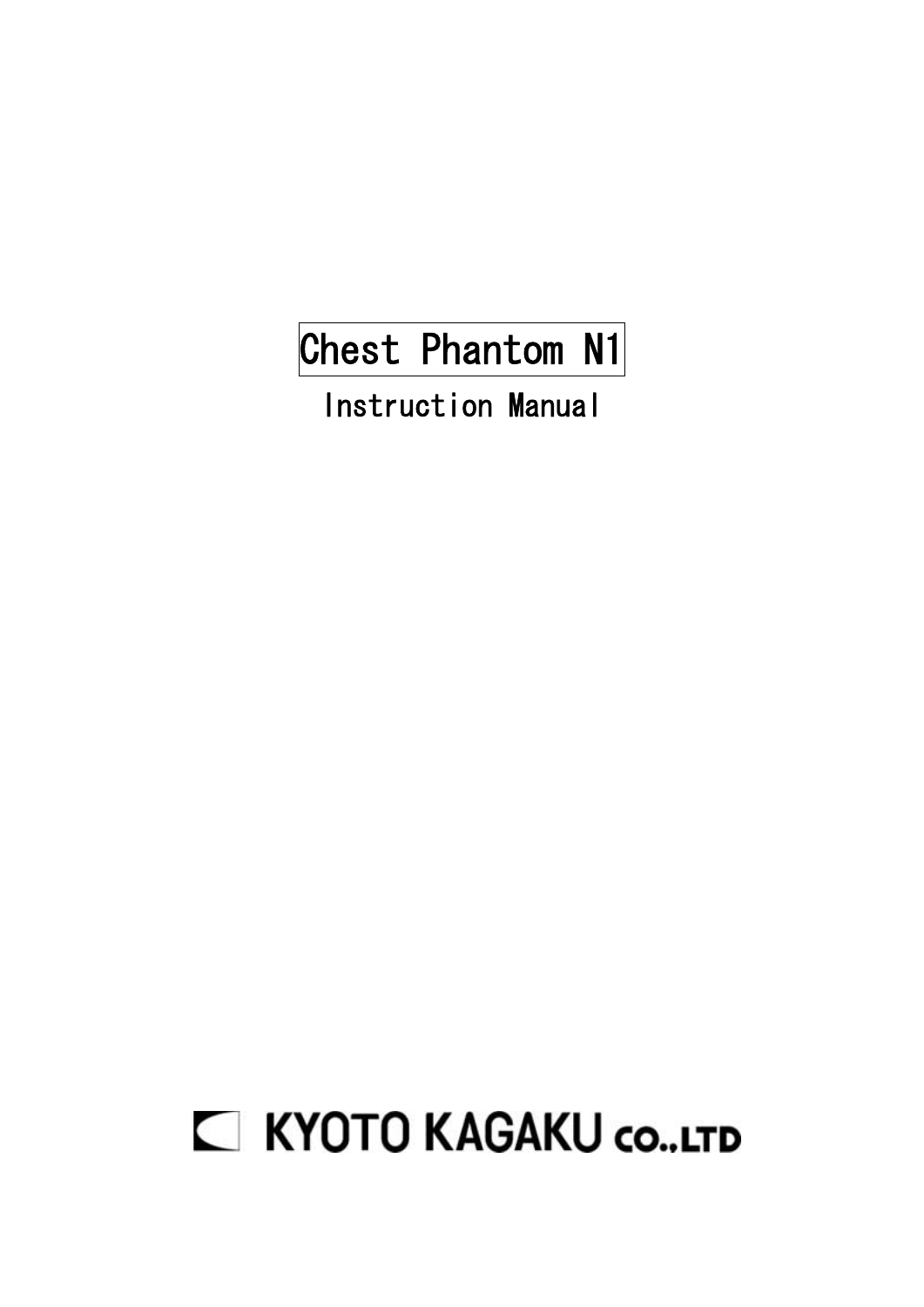### Chest Phantom N1

Chest Phantom N1 is designed for plain X-ray and also to allow CT scanning, by which chest images approximate to clinical ones can be obtained.

Please note: The images in this instruction manual is those of N1A (Advanced type), and appearance of the vessel part is different from N1B(Basic type).

#### Features

- 1. Arms abducted position of the phantom allows lateral and CT scanning.
- 2. Pulmonary vessels and bronchus up to the first bifurcation are three dimensionally disposed in the phantom lung field. (N1A has capillary vessels.)
- 3. Mediastinum and pulmonary vessels are one piece structure.
- 4. Abdomen (diaphragm) block and madiastinum/vessels part can be taken out from the bottom opening of the phantom.
- 5. Simulated tumors can be attached to arbitrary position in the lung field by using double-sided tape or other adhesives.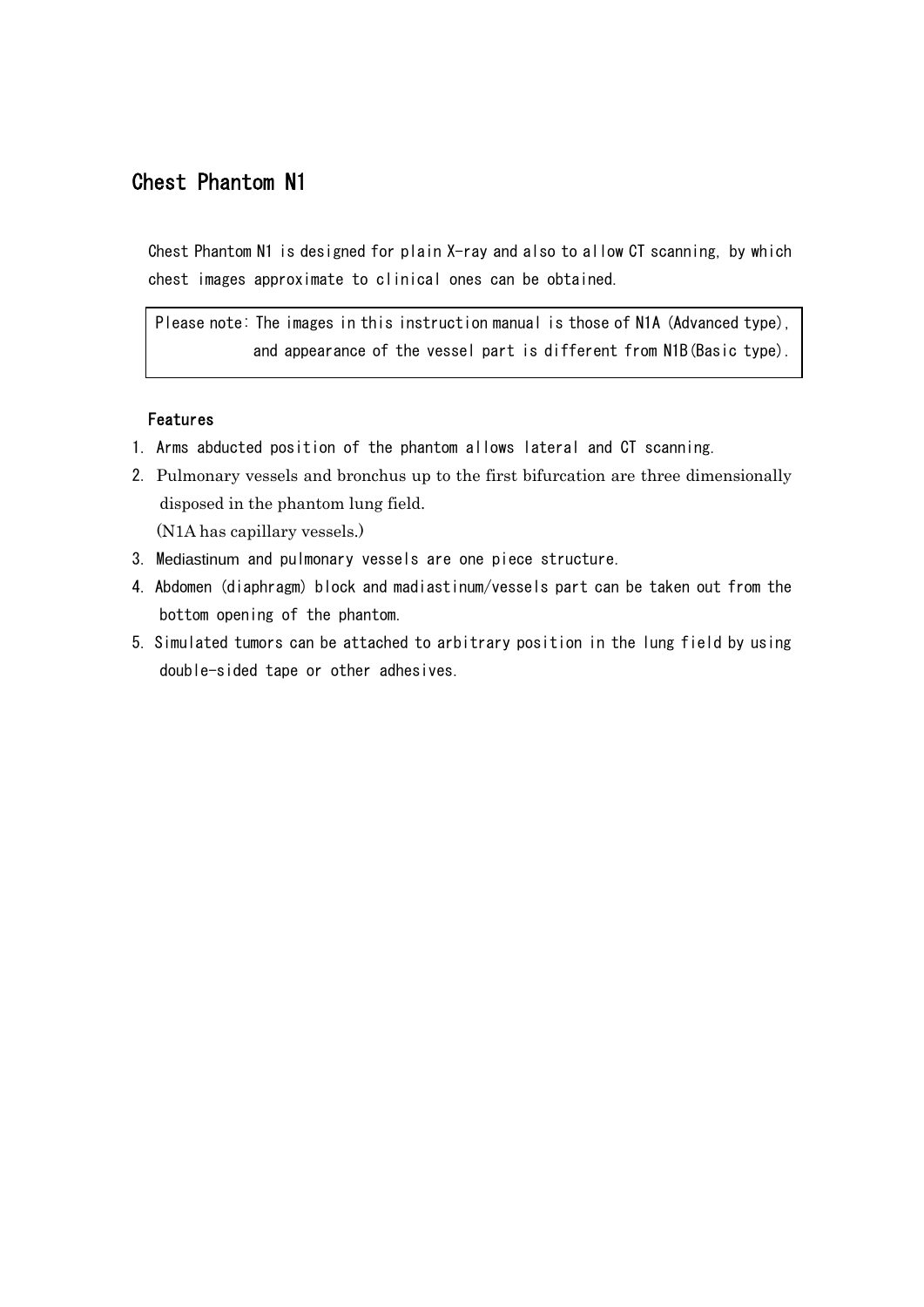#### Set includes

- (1) Main body (chest wall)
- (2) Mediastinum (heart and trachea included)
- (3) Abdomen (diaphragm) block
- (4) Simulated tumors: 15 variations
	- 3 varieties of Hounsfield numbers: -800, -630, +100

5 sizes for each time: diameter 3, 5, 8, 10, 12 mm



#### Size:

Height: approx. 45cm The measurement around the chest: approx.94cm Weight: approx.18kg

#### Materials:

| Soft tissue and vessels | Polyurethane (gravity1.06)        |  |
|-------------------------|-----------------------------------|--|
| Synthetic bones         | Epoxy resin and calcium carbonate |  |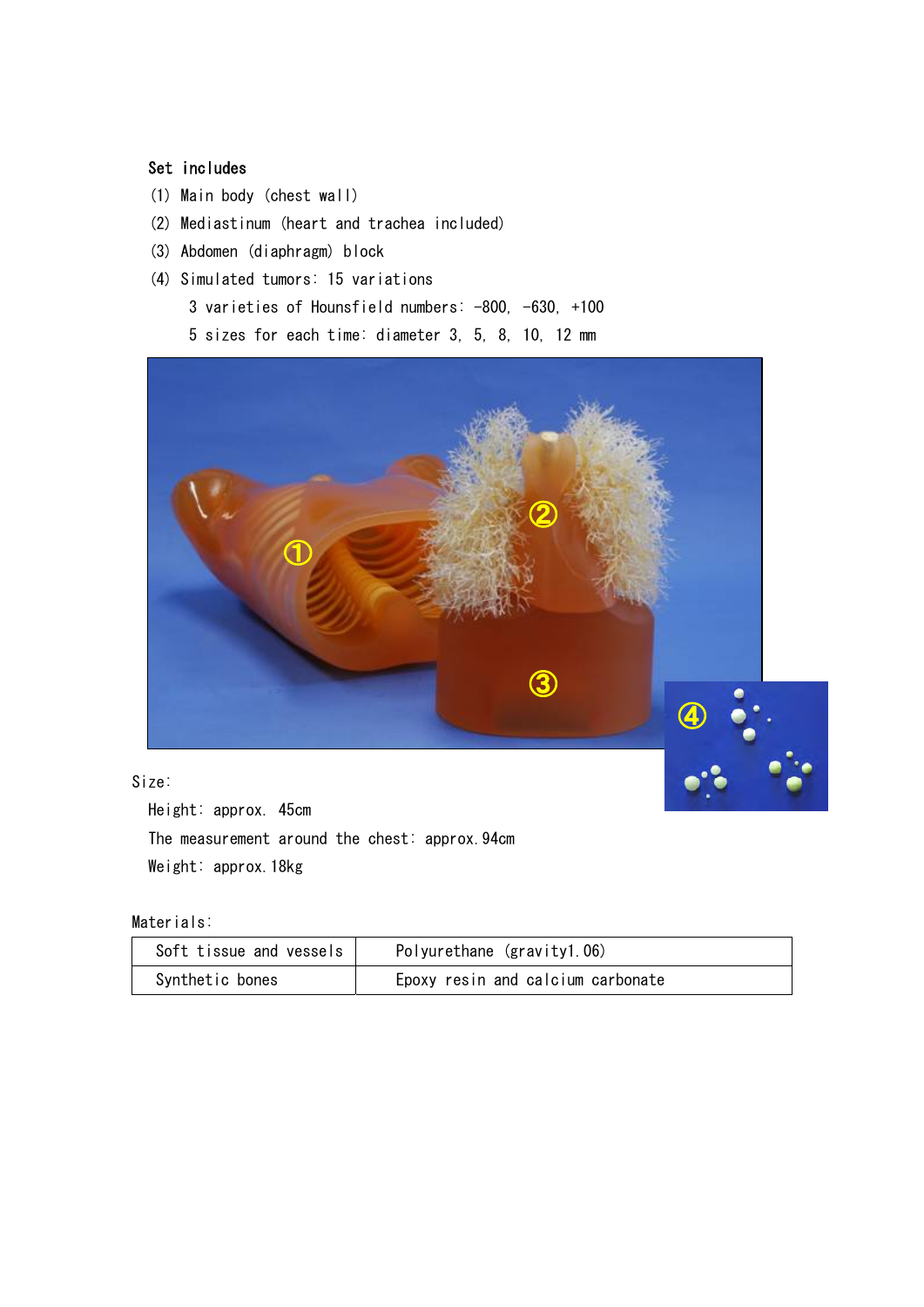### Simulated tumors

Size: diameter 3, 5, 8, 10, 12mm

Shape: sphere

|                | Color       | Hounsfield number | Material                     |
|----------------|-------------|-------------------|------------------------------|
| ΙÅ             | Cream       | Approx. HU+100    | Polyurethane,<br>SZ50<br>and |
|                |             |                   | hydroxyapatite               |
| l B            | White       | Approx. HU-800    | Urethane foam                |
| $\overline{c}$ | Pale orange | Approx. HU-630    | Urethane foam                |

Total 15 piece

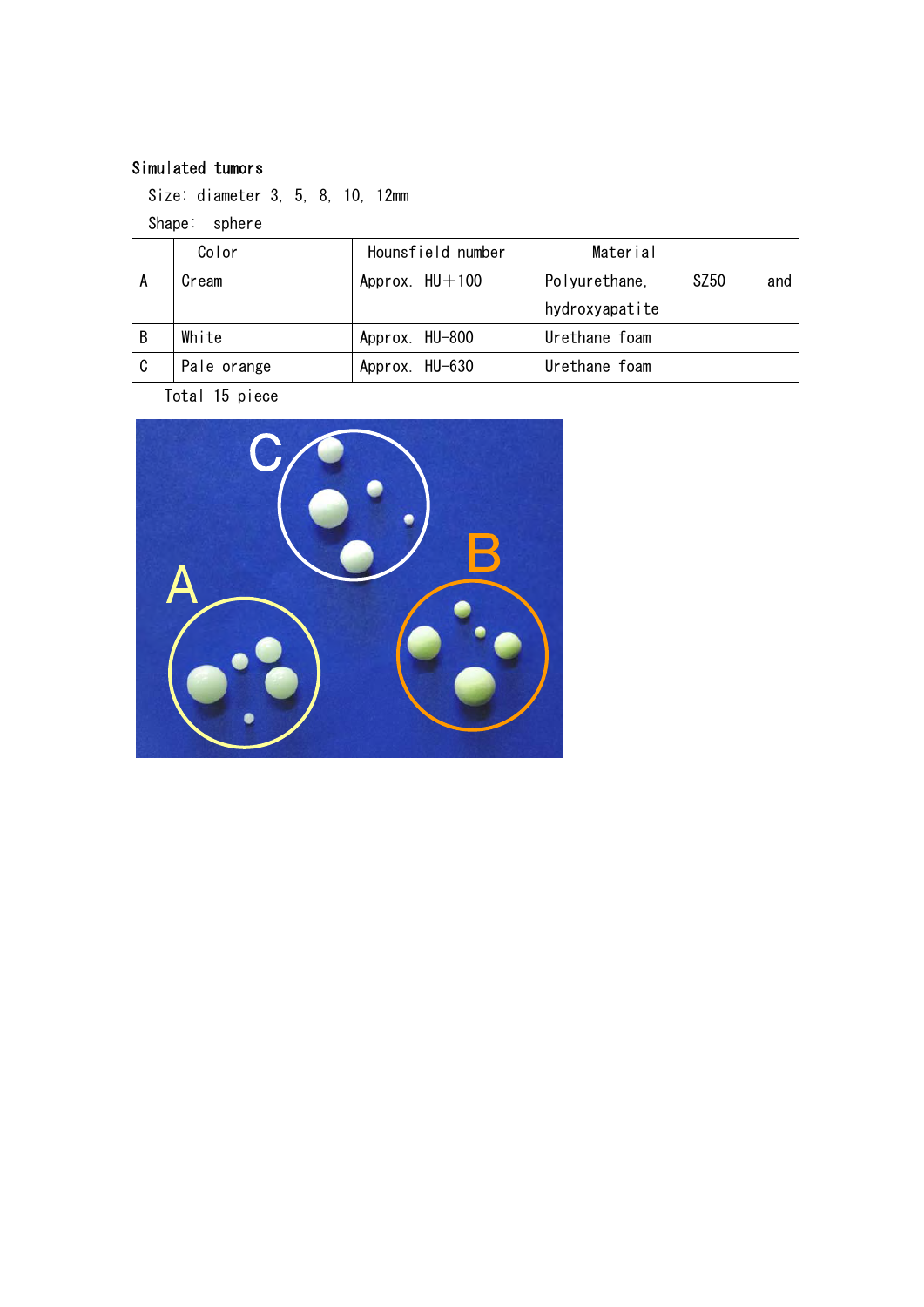#### <Detach the internal phantom structure>

- A-1) Lay the phantom body in supine position.
- A-2) Pull out the abdomen by holding the indentation at the bottom section of the phantom.



- A-3) Hold the lower part of the heart and pull out the mediastinum unit carefully. Caution: Do not grab or pull the vessels. It may cause breakage in the phantom.
- A-4) Keep the mediastinum unit upright and put it on the abdomen (diaphragm) block at any time when it is detached from the phantom body. Caution: Do not put the mediastinum unit horizontally with the vessel part contacted with the ground or table top. The weight of the unit may cause breakage in the vessels.

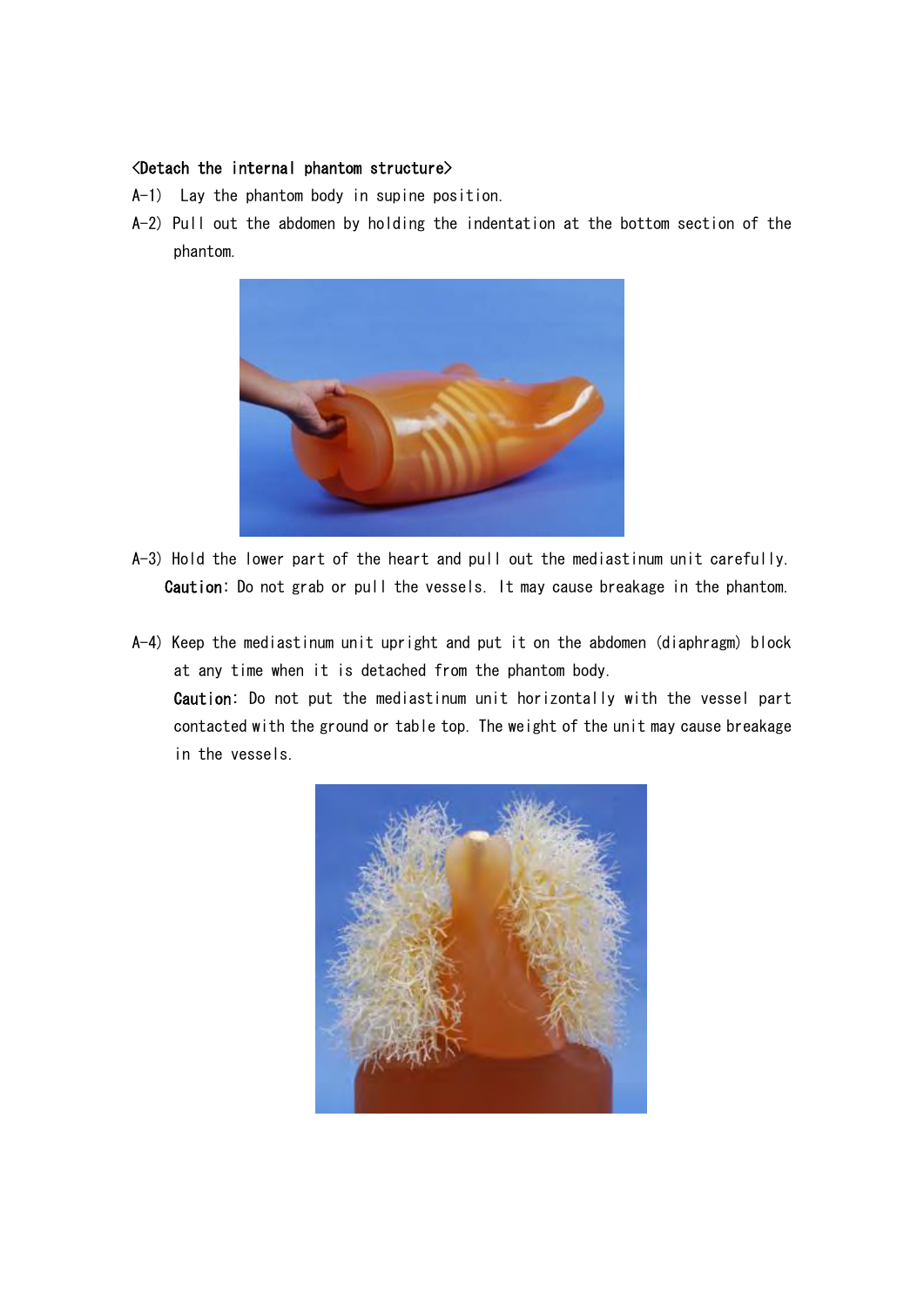#### <Attach the simulated tumors>

B-1) Put simulated tumors to the pulmonary vessels by double sided-sided tape. A pair of tweezers will help to put them closer to the heart.





#### <Attach the internal phantom structure>

C-1) Insert the mediastinum unit carefully into the phantom body by holding the lower part of the heart.

Take note to the direction so that the indentation on the front surface of the heart fit to the projection on the inner surface of the chest wall (A).

C-2) Insert the he abdomen (diaphragm) block, taking note to the direction.

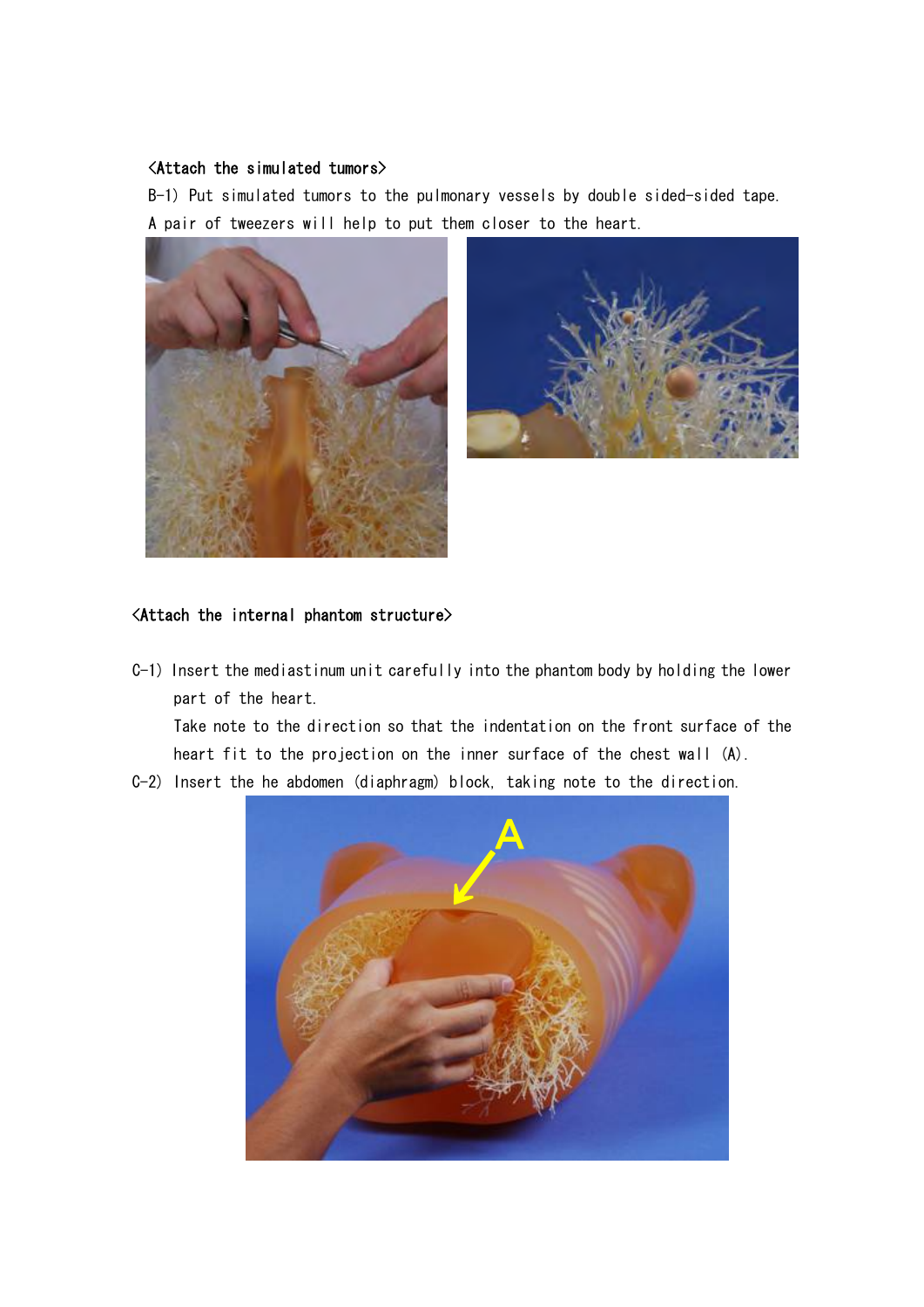#### <Take out the phantom from the case>

Lay the case horizontally when you take out the phantom from the case. Do not lift the phantom while the phantom with the inner structures is put upright. In case you do, hold the bottom section firmly, so that the inner structures will not slip out.

# **E KYOTO KAGAKU CO..LTD**

http://www.kyotokagaku.com rw-kyoto@kyotokagaku.co.jp

15 Kitanekoya-cho, Fushimi-ku, Kyoto, Japan tel: +81-75-605-2510 fax: +81-75-605-2519

### <<<<<USA&CANADA> KYOTOKAGAKU LA OFFICE>>>>>>>

3109 Lomita Boulevard, Torrance, CA 90505-5108, USA tel: 310-325-8860 fax 310-325-8867